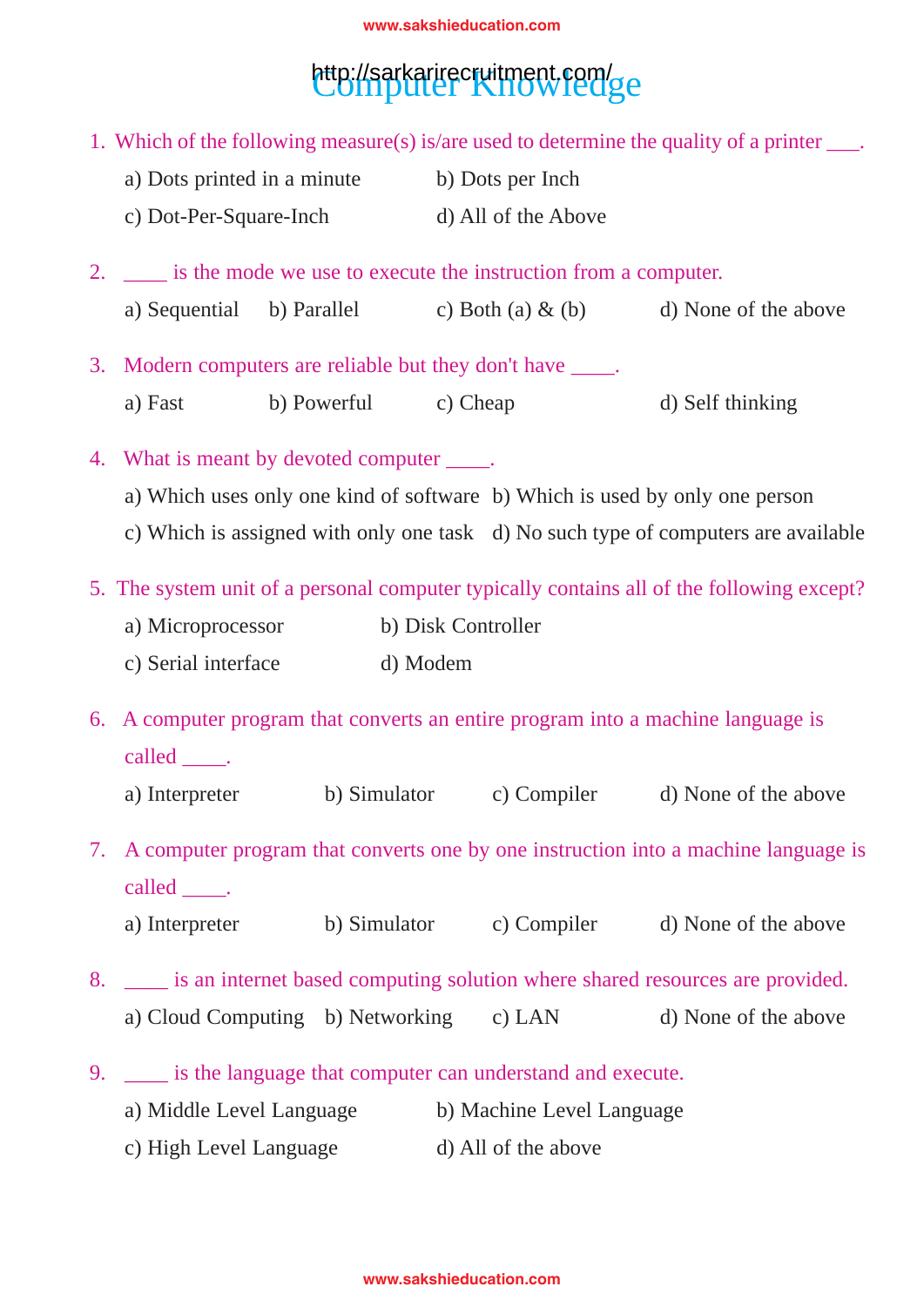| 10. ____ is a set of instruction as a set of instruction as a computer how to |                                    |                                                                                          |                      |  |  |  |  |
|-------------------------------------------------------------------------------|------------------------------------|------------------------------------------------------------------------------------------|----------------------|--|--|--|--|
| perform tasks.                                                                |                                    |                                                                                          |                      |  |  |  |  |
|                                                                               |                                    | a) Hardware b) Software c) Both (a) and (b) d) None of the above                         |                      |  |  |  |  |
| 11. Router is <u>equal</u> device.                                            |                                    |                                                                                          |                      |  |  |  |  |
| a) Input b) Output                                                            |                                    | c) Both (a) and (b) d) None of the above                                                 |                      |  |  |  |  |
| 12. Scanner is <u>equal</u> device.                                           |                                    |                                                                                          |                      |  |  |  |  |
|                                                                               |                                    | a) Input b) Output c) Both (a) and (b) d) None of the above                              |                      |  |  |  |  |
|                                                                               |                                    | 13. The building block for all information that flows through a computer _____.          |                      |  |  |  |  |
| a) Bit                                                                        |                                    | b) Byte c) Both (a) and (b) d) None of the above                                         |                      |  |  |  |  |
|                                                                               |                                    | 14. _____ is the software that controls all the other software programs and allows to    |                      |  |  |  |  |
| perform basic tasks.                                                          |                                    |                                                                                          |                      |  |  |  |  |
|                                                                               | a) Software b) Hardware c) Windows |                                                                                          | d) Operating System  |  |  |  |  |
| 15. The following <u>same</u> is termed as permanent memory.                  |                                    |                                                                                          |                      |  |  |  |  |
|                                                                               |                                    | a) Random Access Memory b) Read Only Memory                                              |                      |  |  |  |  |
| c) Flash Memory                                                               |                                    | d) Cache Memory                                                                          |                      |  |  |  |  |
|                                                                               |                                    | 16. Memory that temporarily stores data and that can be erased or changed is known as    |                      |  |  |  |  |
| a) Cache Memory                                                               |                                    | b) Read Only Memory                                                                      |                      |  |  |  |  |
| c) Flash Memory                                                               |                                    | d) Random Access Memory                                                                  |                      |  |  |  |  |
|                                                                               |                                    | 17. Information that is entered into a computer is called as _____.                      |                      |  |  |  |  |
| a) Input                                                                      |                                    | b) Output c) Both (a) and (b) d) None of the above                                       |                      |  |  |  |  |
|                                                                               |                                    | 18. Information that a computer produces and delivers back to the user is known as ____. |                      |  |  |  |  |
| a) Input                                                                      |                                    | b) Output c) Both (a) and (b) d) None of the above                                       |                      |  |  |  |  |
| 19. MP3 player is $\_\_\$ .                                                   |                                    |                                                                                          |                      |  |  |  |  |
|                                                                               |                                    | a) Input device b) Output device c) Both (a) and (b) d) None of the above                |                      |  |  |  |  |
|                                                                               |                                    | 20. The smallest unit of computerized data is referred as _____.                         |                      |  |  |  |  |
| a) Bit                                                                        | b) Byte                            | c) Both (a) and (b)                                                                      | d) None of the above |  |  |  |  |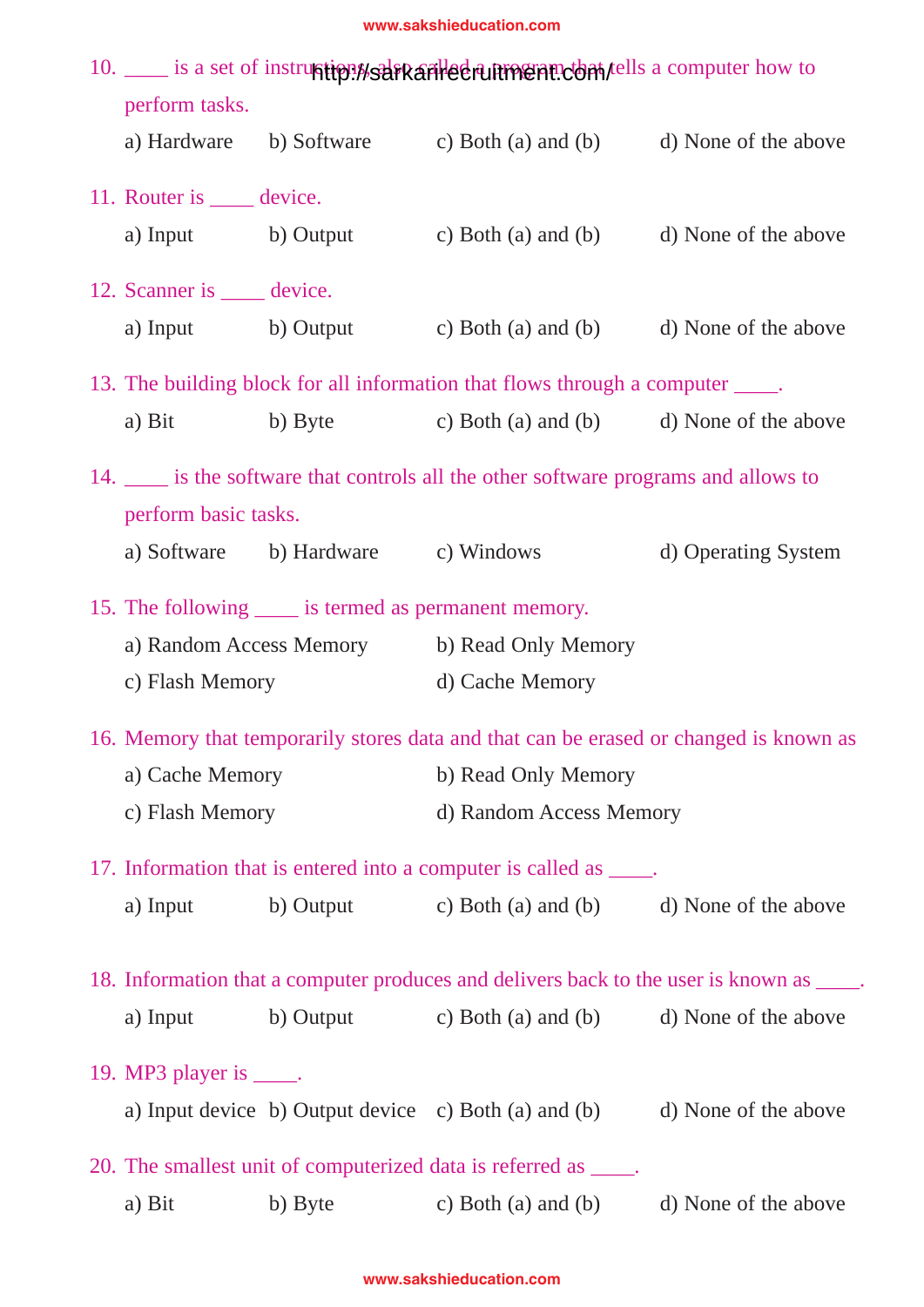| 21. After copying the contemps: heart Rambeter untractional compute                          |          |               |          |  |                                  |                                      |  |  |
|----------------------------------------------------------------------------------------------|----------|---------------|----------|--|----------------------------------|--------------------------------------|--|--|
| a) Only one time                                                                             |          | b) Two times  |          |  |                                  |                                      |  |  |
| c) Three times                                                                               |          | d) Many times |          |  |                                  |                                      |  |  |
| 22. What is the keyboard shortcut key to merge a document _____.                             |          |               |          |  |                                  |                                      |  |  |
| a) $Alt+Shift+N$ b) $Alt+Shift+O$ c) $Alt+Shift+P$ d) $Alt+Shift+Q$                          |          |               |          |  |                                  |                                      |  |  |
| 23. In a table to move to the first cell in a row, <u>each is</u> the keyboard shortcut key. |          |               |          |  |                                  |                                      |  |  |
| a) $Alt+Tab$ b) $Alt+Shift$ c) $Alt+Ctrl$ d) $Alt+Home$                                      |          |               |          |  |                                  |                                      |  |  |
| 24. To find text, formatting and special items _____ is the keyboard short key.              |          |               |          |  |                                  |                                      |  |  |
| a) $Ctrl + g$ b) $Ctrl + h$ c) $Ctrl + f$                                                    |          |               |          |  | $d)$ Ctrl+a                      |                                      |  |  |
| 25. What is the shortcut key to display the 'save as' dialog box _____.                      |          |               |          |  |                                  |                                      |  |  |
| a) $F8$                                                                                      | $b)$ F12 |               | c) $F11$ |  | $d)$ F9                          |                                      |  |  |
| 26. Among the following _____ is a logical function.                                         |          |               |          |  |                                  |                                      |  |  |
| a) Average b) Count c) ABS                                                                   |          |               |          |  | $d)$ AND                         |                                      |  |  |
| 27. Of the following is correct syntax in excel ____?                                        |          |               |          |  |                                  |                                      |  |  |
| a) REPLACE (old-text, num-chars, Start-num, New-text)                                        |          |               |          |  |                                  |                                      |  |  |
| b) REPLACE (old-text, Start-num, num-chars, New-text)                                        |          |               |          |  |                                  |                                      |  |  |
| c) REPLACE (old-text, New-text, num-chars, Start-num)                                        |          |               |          |  |                                  |                                      |  |  |
| d) REPLACE (num-chars, Start-num, old-text, New-text)                                        |          |               |          |  |                                  |                                      |  |  |
| 28. Which of the following is correct _____.                                                 |          |               |          |  |                                  |                                      |  |  |
| a) Frequency (data-array, bins array)                                                        |          |               |          |  | b) Frequency (data, bins)        |                                      |  |  |
| c) Frequency (data, bins array)                                                              |          |               |          |  | d) Frequency (array, bins array) |                                      |  |  |
| 29. Without the symbol $=$ excel will treat the data as $\_\_\_\_\$ .                        |          |               |          |  |                                  |                                      |  |  |
| a) Number b) Formula                                                                         |          |               | c) Text  |  |                                  | d) None of the above                 |  |  |
| 30. False $()$ function $\rule{1em}{0.15mm}$ .                                               |          |               |          |  |                                  |                                      |  |  |
| a) Returns the logical value of false                                                        |          |               |          |  |                                  | b) Returns the logical value of true |  |  |
| c) Returns the actual value                                                                  |          |               |          |  | d) None of the above             |                                      |  |  |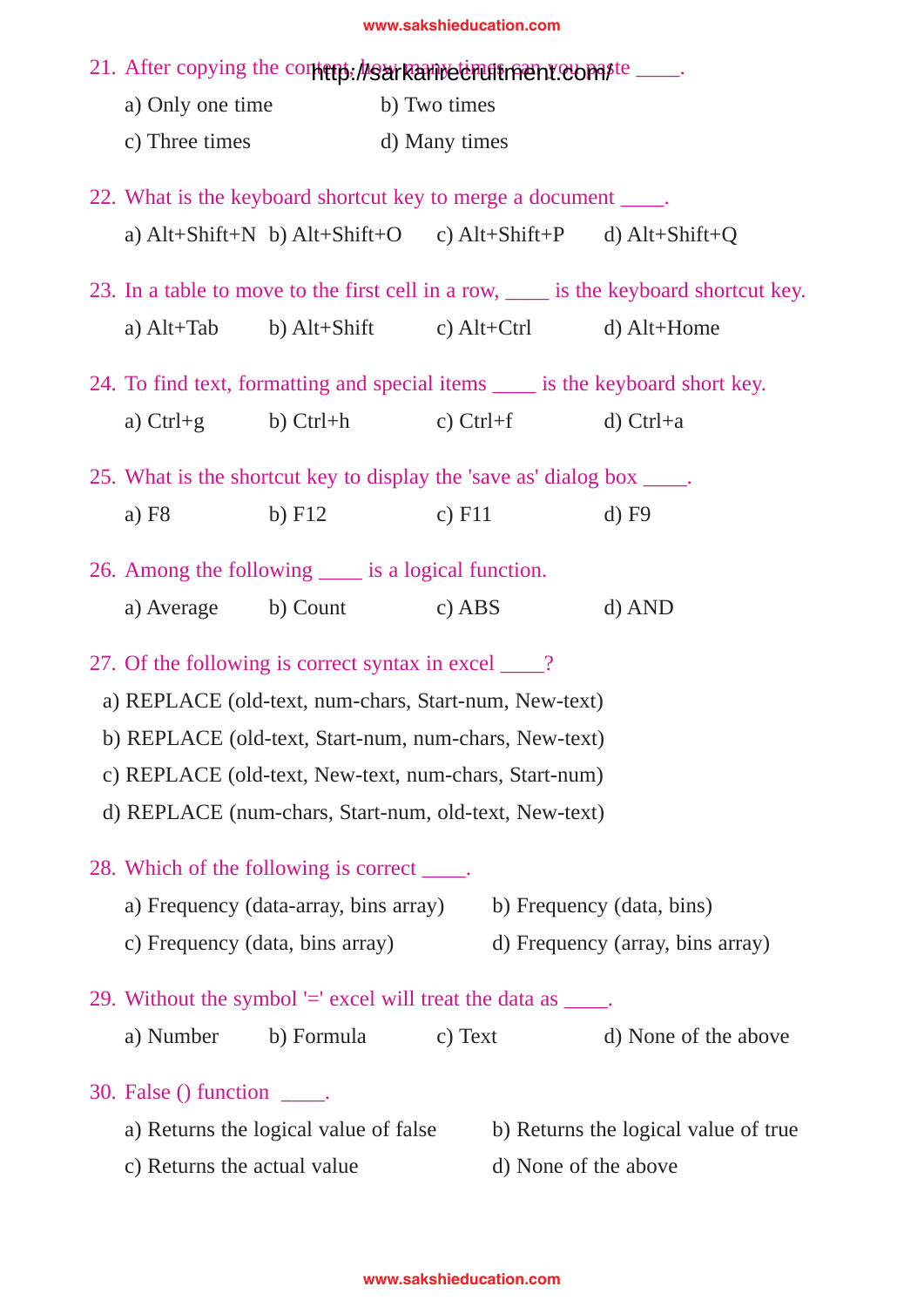| 31. A group of computers represent arreter through comptral sever using cables and<br>other communication devices is known as _____. |            |                      |  |                                                                                          |  |
|--------------------------------------------------------------------------------------------------------------------------------------|------------|----------------------|--|------------------------------------------------------------------------------------------|--|
|                                                                                                                                      |            |                      |  | a) Network b) LAN c) WAN d) None of the above                                            |  |
|                                                                                                                                      |            |                      |  | 32. All types of banking transactions performed electronically without manual operation  |  |
| is known as _____.                                                                                                                   |            |                      |  |                                                                                          |  |
| a) E-Banking                                                                                                                         |            | b) Computerization   |  |                                                                                          |  |
| c) Modernization                                                                                                                     |            | d) None of the above |  |                                                                                          |  |
| 33. Banks use computers for _____.                                                                                                   |            |                      |  |                                                                                          |  |
| a) Track customer information                                                                                                        |            |                      |  | b) Process the loan application                                                          |  |
| c) Track the credit card information d) All of the above                                                                             |            |                      |  |                                                                                          |  |
| 34. Measuring unit of capacity of hard drive is _____.                                                                               |            |                      |  |                                                                                          |  |
|                                                                                                                                      |            |                      |  | a) GB b) GHz c) MHz d) None of the above                                                 |  |
|                                                                                                                                      |            |                      |  |                                                                                          |  |
| 35. Web address is a unique address to identify _____ on web.                                                                        |            |                      |  |                                                                                          |  |
|                                                                                                                                      |            |                      |  | a) Browser b) Website c) Link d) All of the above                                        |  |
|                                                                                                                                      |            |                      |  | 36. In a network, the computer that stores the files and processes the data is named as? |  |
| a) Terminal b) Modem c) Server d) None                                                                                               |            |                      |  |                                                                                          |  |
|                                                                                                                                      |            |                      |  | 37. In processing of cheques which of the following technology is helpful to the banks?  |  |
| a) OMR                                                                                                                               | b) Barcode | c) MICR              |  | $d)$ OCR                                                                                 |  |
|                                                                                                                                      |            |                      |  | 38. The computer code for interchange of information between terminals is _____.         |  |
| a) ASCII                                                                                                                             | b) ACSII   | c) ASICI             |  | d) ASIIC                                                                                 |  |
| 39. Of the following, <u>equal</u> is different from the group.                                                                      |            |                      |  |                                                                                          |  |
| a) Windows                                                                                                                           |            |                      |  | b) MS-Word c) MS-Excel d) MS-PowerPoint                                                  |  |
| 40. Of the following, <u>____</u> is not a computer language.                                                                        |            |                      |  |                                                                                          |  |
| a) MS-Word b) $C++$                                                                                                                  |            | c) COBOL             |  | d) BASIC                                                                                 |  |
| 41. A collection of related records in a database _____.                                                                             |            |                      |  |                                                                                          |  |
| a) Field                                                                                                                             |            |                      |  | b) File c) Both (a) and (b) d) None of the above                                         |  |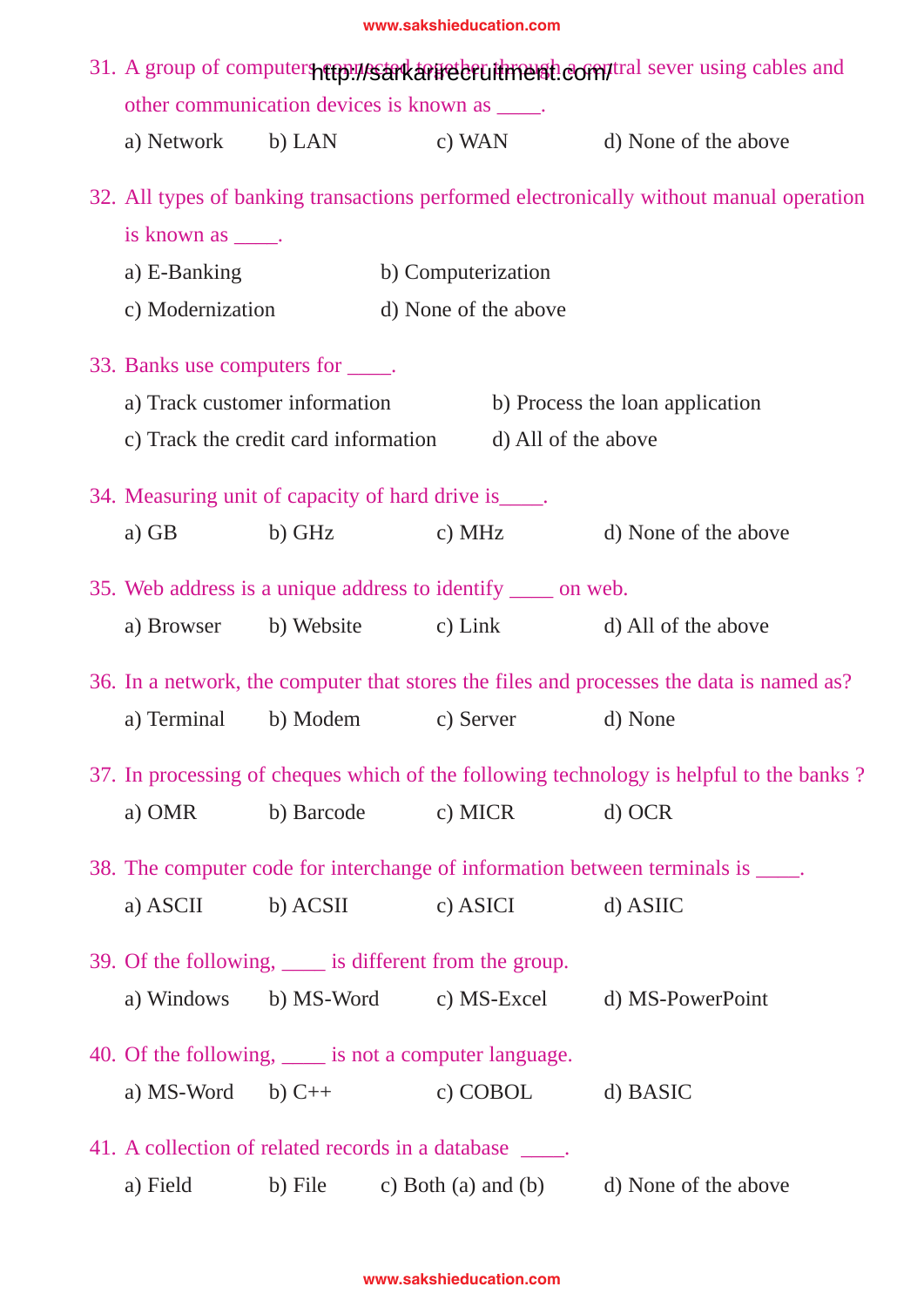| 42. VIRUS stands for __http://sarkarirecruitment.com/<br>a) Virtual Information Resource Under Siege |                     |  |  |                                                             |  |  |  |  |
|------------------------------------------------------------------------------------------------------|---------------------|--|--|-------------------------------------------------------------|--|--|--|--|
| b) Vital Information Recourse Under Sage                                                             |                     |  |  |                                                             |  |  |  |  |
| c) Virus Information Recourse Under Siege                                                            |                     |  |  |                                                             |  |  |  |  |
| d) Vital Information Recourse Under Siege                                                            |                     |  |  |                                                             |  |  |  |  |
| 43. ____ is known as restricting the access to information.                                          |                     |  |  |                                                             |  |  |  |  |
|                                                                                                      |                     |  |  | a) Decryption b) Encryption c) Hacking d) None of the above |  |  |  |  |
| 44. ____ is known as allowing the authorized access to information.                                  |                     |  |  |                                                             |  |  |  |  |
|                                                                                                      |                     |  |  | a) Decryption b) Encryption c) Hacking d) None of the above |  |  |  |  |
| 45. is known as unauthorized access to the system.                                                   |                     |  |  |                                                             |  |  |  |  |
|                                                                                                      |                     |  |  | a) Decryption b) Encryption c) Hacking d) None of the above |  |  |  |  |
| 46. _____ are the examples of pointing devices.                                                      |                     |  |  |                                                             |  |  |  |  |
| a) Electronic Mouse b) Pointing Stick                                                                |                     |  |  |                                                             |  |  |  |  |
| c)Track ball                                                                                         | d) All of the above |  |  |                                                             |  |  |  |  |
| 47. The device that is used to read bar codes is _____.                                              |                     |  |  |                                                             |  |  |  |  |
| a) OMR b) Barcode c) MICR d) OCR                                                                     |                     |  |  |                                                             |  |  |  |  |
| 48. Nano Second is the ____.                                                                         |                     |  |  |                                                             |  |  |  |  |

- a) Millionths of a second
- b) Billionths of a second
- c) Trillionth of a second
- d) Thousands of a second

49. Of the following, \_\_\_\_ would be considered as a way through which a computer virus can enter into a computer system.

- a) E-mail with attachments
- b) Downloading the data from sites
- c) Operating the system without antivirus software
- d) All of the above